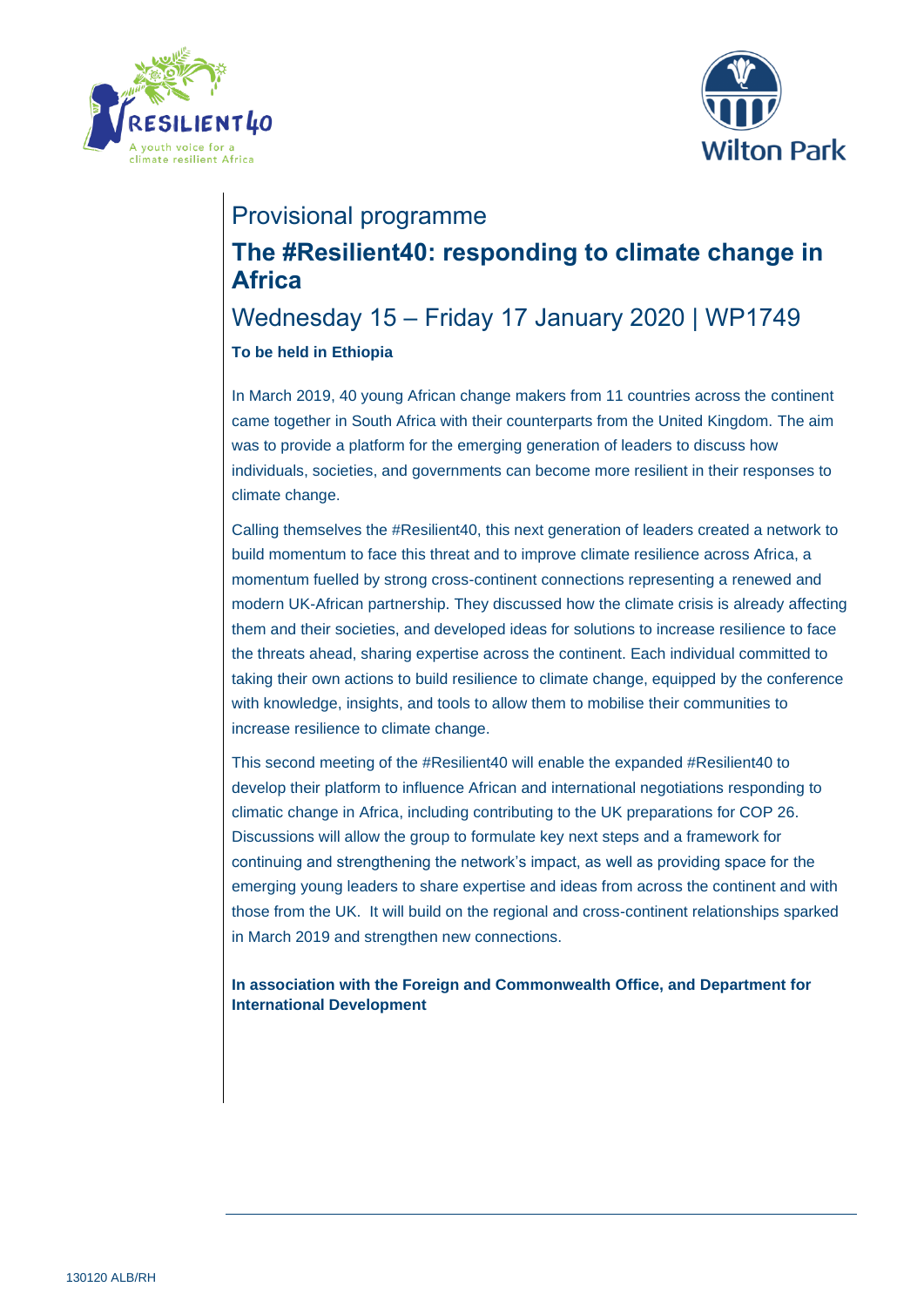#### **Wednesday 15 January**

|           | Participants arrive during the morning                                                                                                                                                                                                                                                                |
|-----------|-------------------------------------------------------------------------------------------------------------------------------------------------------------------------------------------------------------------------------------------------------------------------------------------------------|
| 1200      | Lunch available                                                                                                                                                                                                                                                                                       |
| 1300-1330 | Registration and pre-event activity                                                                                                                                                                                                                                                                   |
| 1330-1415 | <b>Welcome and (re)introductions</b>                                                                                                                                                                                                                                                                  |
|           | Introductions for the existing and new members, and icebreaker.                                                                                                                                                                                                                                       |
|           | <b>Chair: Robin Hart</b><br>Senior Programme Director, Wilton Park                                                                                                                                                                                                                                    |
|           | <b>Joel Webb</b><br>Second Secretary, British Embassy, Addis Ababa                                                                                                                                                                                                                                    |
| 1415-1500 | 1. Resilient40 – progress and successes                                                                                                                                                                                                                                                               |
|           | Sharing highlights of what the group has done since the original meeting, including<br>individual and collective actions. Discussing expectations of this meeting.                                                                                                                                    |
| 1500-1530 | Tea/coffee                                                                                                                                                                                                                                                                                            |
|           | Plus introductory paired 'Walk and Talk'                                                                                                                                                                                                                                                              |
| 1530-1615 | 2. Resilient40 – the next chapter                                                                                                                                                                                                                                                                     |
|           | A brief introduction and overview of what the Steering Group of Resilient40 has been<br>doing since the last meeting. Steering Group members will lead this conversation,<br>touching upon the group's governance, membership and advocacy strategy.                                                  |
|           | Starting the conversation about what the network wants to achieve next, and how we<br>might do that, including governance of the network, what it means to be a member etc,<br>partnerships and wider engagement. This will be followed up by more in-depth<br>discussion in session 8.               |
| 1630-1730 | 3. Climate change: The African context                                                                                                                                                                                                                                                                |
|           | African nations are responsible for just 2-3% of global emissions, but the continent is set<br>to be the worst affected by the devastating impacts of climate change – from changing<br>weather patterns which reduce crop yields to natural disasters which threaten<br>communities and livelihoods. |
|           | This introductory session focuses on climate change in the Africa and the drivers of<br>climate fragility on the continent to inform the thematic discussions in this conference. It<br>also starts the conversation about what does resilience mean in the African context and<br>for this group.    |
|           | Introduction in plenary and discussion in smaller groups to identify the key drivers across<br>the continent, and the local variations.                                                                                                                                                               |
| 1800      | Introduction to art activism project                                                                                                                                                                                                                                                                  |
| 1900      | Dinner                                                                                                                                                                                                                                                                                                |
| 2015-2115 | Video and informal discussion (in the Movie Theatre)                                                                                                                                                                                                                                                  |

## **Thursday 16 January**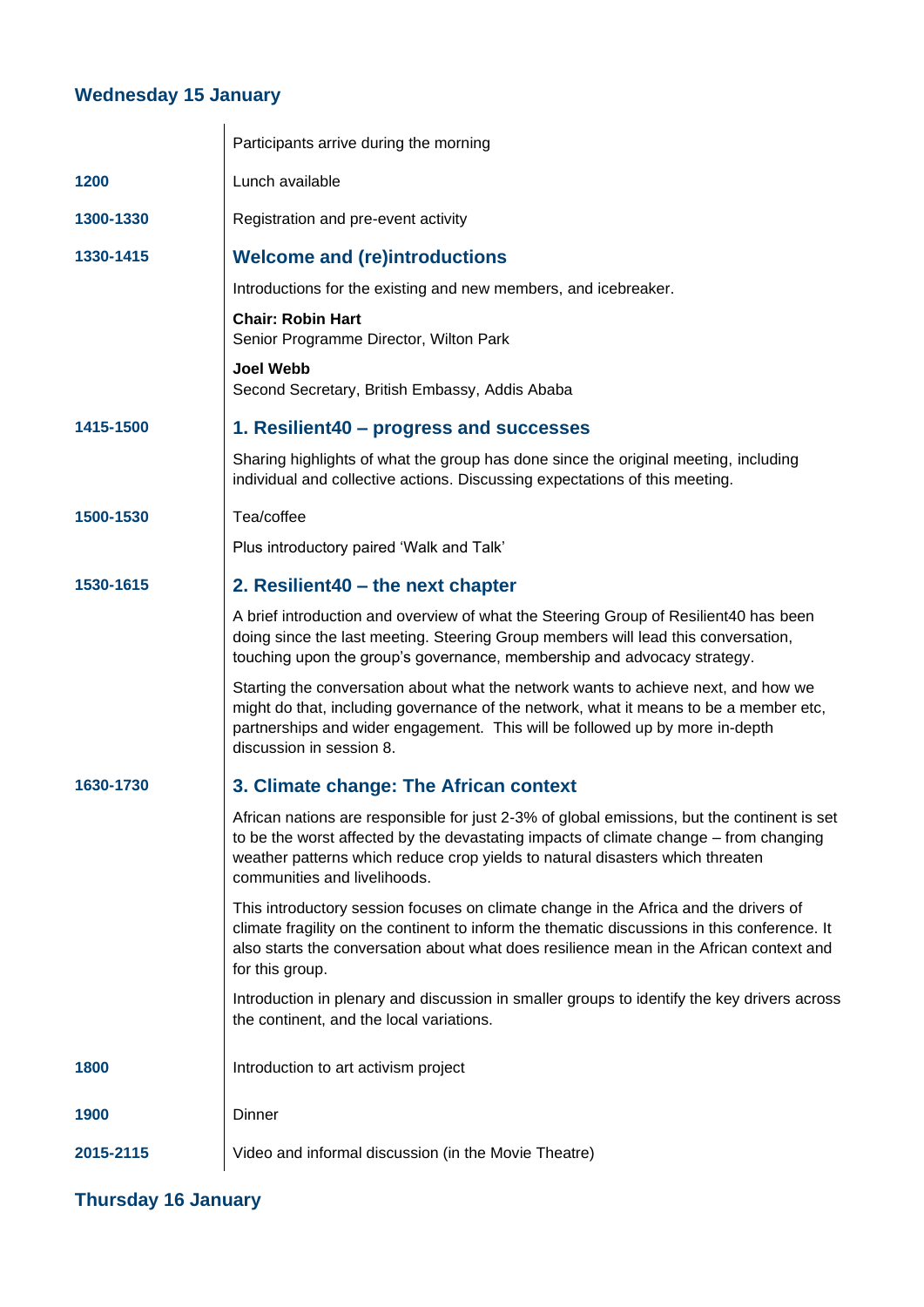| 0700-0745 | Pre-breakfast optional activities                                                                                                                                                                                                                                                                                                                                                                                                                                                                                                                                       |
|-----------|-------------------------------------------------------------------------------------------------------------------------------------------------------------------------------------------------------------------------------------------------------------------------------------------------------------------------------------------------------------------------------------------------------------------------------------------------------------------------------------------------------------------------------------------------------------------------|
| 0800-0900 | <b>Breakfast</b>                                                                                                                                                                                                                                                                                                                                                                                                                                                                                                                                                        |
| 0845      | Briefing for session 7 co-facilitators                                                                                                                                                                                                                                                                                                                                                                                                                                                                                                                                  |
| 0900-0945 | 4. The global climate agenda                                                                                                                                                                                                                                                                                                                                                                                                                                                                                                                                            |
|           | Reflections on the global climate agenda. To include an introduction to COP26, which the<br>UK will host in November 2020 and the UK agenda for it, and the UK-Africa context.                                                                                                                                                                                                                                                                                                                                                                                          |
|           | <b>UK perspective</b><br><b>African perspective</b>                                                                                                                                                                                                                                                                                                                                                                                                                                                                                                                     |
| 0945-1030 | 5. Climate resilience in Africa I: Sustainable development in a low/no<br>carbon economy                                                                                                                                                                                                                                                                                                                                                                                                                                                                                |
|           | What is needed to become 'resilient' to climate change in the African context?                                                                                                                                                                                                                                                                                                                                                                                                                                                                                          |
|           | The following two sessions will give the group a chance to look closer at what 'resilience'<br>means in two specific contexts.                                                                                                                                                                                                                                                                                                                                                                                                                                          |
|           | In this session what will low or net zero emissions and clean growth look like in the<br>African context? What is the magnitude of any transition? What are African countries<br>already doing to build resilience that others can learn from? How to ensure the necessary<br>transition towards meeting the SDGs and that is sustainable, fair and just? How can<br>youth assist in this transition?                                                                                                                                                                   |
| 1030-1045 | Tea/coffee                                                                                                                                                                                                                                                                                                                                                                                                                                                                                                                                                              |
| 1045-1130 | 6. Climate resilience in Africa II: nature-based solutions                                                                                                                                                                                                                                                                                                                                                                                                                                                                                                              |
|           | To include focus on nature-based solutions for climate change (including land use, soils,<br>forests, oceans and biodiversity).                                                                                                                                                                                                                                                                                                                                                                                                                                         |
| 1130-1300 | 7. Climate resilience in Africa in practice: discussion in-working<br>groups                                                                                                                                                                                                                                                                                                                                                                                                                                                                                            |
|           | Resilient40 members will have time to discuss in more depth an area of specific interest<br>to them. The themes have been selected because of the wider interests of the group and<br>where individuals have expertise to share.                                                                                                                                                                                                                                                                                                                                        |
|           | Introduction in plenary followed by discussion in smaller groups. Participants will choose<br>their preferred topic and will have the opportunity to move to another group half way<br>through if they would like to.                                                                                                                                                                                                                                                                                                                                                   |
|           | Within each topic area the groups will discuss the following questions:<br>Focusing on how to build resilience in each theme, what are the potential actions,<br>$\bullet$<br>whether small-scale or large, that Africa and Africans can do? What would these<br>actions look like, who should be responsible etc?)<br>What can or should the Resilient40 network do in these areas, both directly and<br>$\bullet$<br>indirectly? (identifying 1 or more actions for the Resilient40 network itself and talk<br>through what that action would look like in practice). |
|           | Decarbonised sustainable development in Africa<br>а.<br>b. Nature-based solutions<br>c. Cities and green infrastructure<br>d. Disaster preparedness and management<br>Making food systems resilient - food insecurity in Africa<br>е.                                                                                                                                                                                                                                                                                                                                   |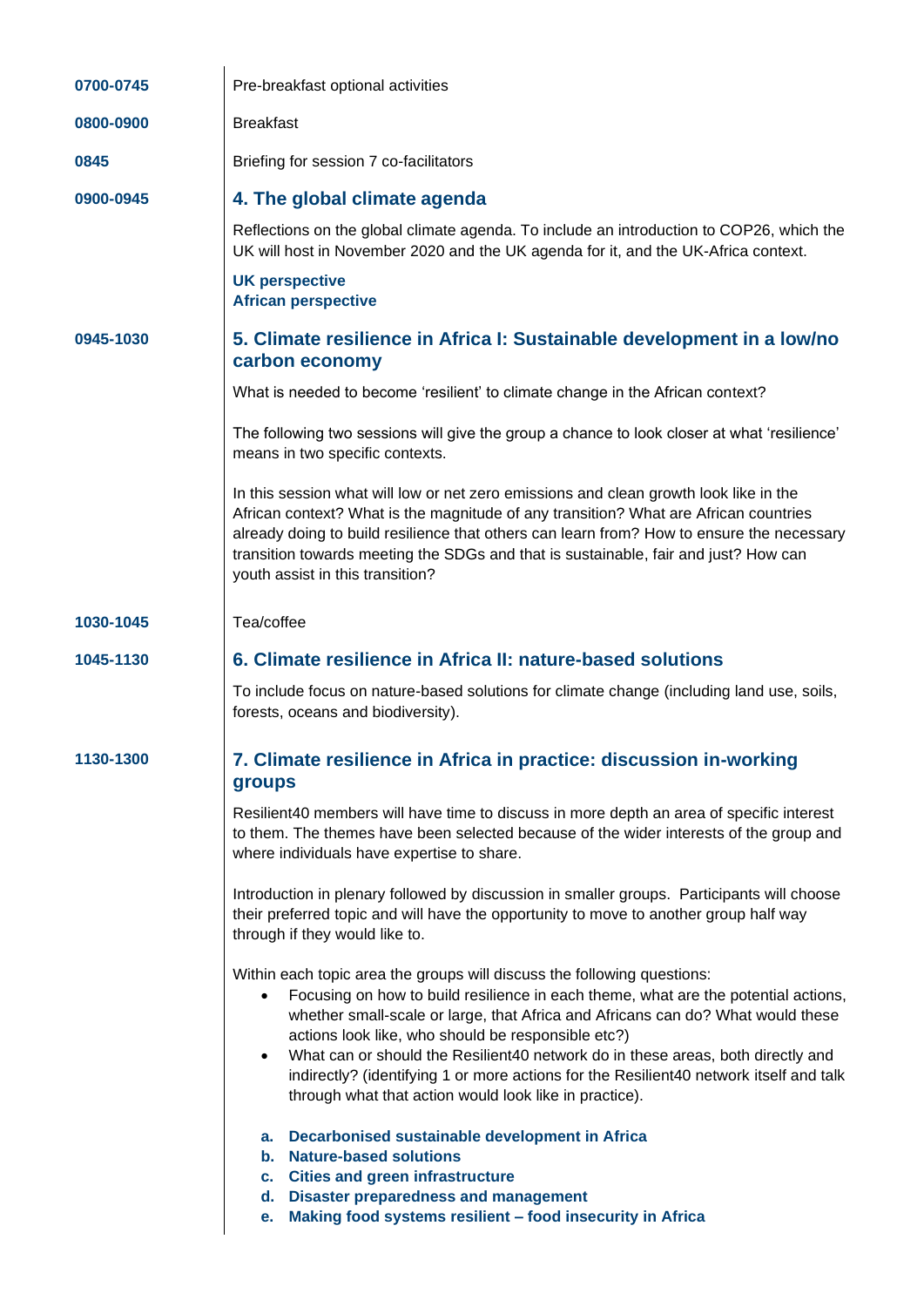|           | <b>Financing for climate resilience</b><br>f.<br>Session to include feedback from discussions                                                                                               |
|-----------|---------------------------------------------------------------------------------------------------------------------------------------------------------------------------------------------|
| 1300-1415 | Lunch                                                                                                                                                                                       |
|           | Steering Group and session 9 facilitators to meet over lunch                                                                                                                                |
| 1415-1500 | 8. Climate resilience in Africa in practice: feedback and #Resilient40<br><b>actions</b>                                                                                                    |
|           | Small groups will feedback. Plenary discussion about how the #Resilient40 can take<br>some of these issues forward.                                                                         |
| 1500-1700 | 9. Resilient40 – the next steps                                                                                                                                                             |
|           | Plenary introduction by members of the Steering Group, followed by working groups and<br>concluding discussion in plenary to agree and finalise:                                            |
|           | The Governance for the Resilient40;<br>What it means to be a member;<br>$\bullet$<br>The advocacy and future opportunities for the group.<br>$\bullet$                                      |
|           | Each section led by members of the Resilient40 Steering Group:                                                                                                                              |
|           | i.<br><b>Governance for the group</b>                                                                                                                                                       |
|           | ii.<br><b>Membership</b><br>What does it mean to be a member of the Resilient 40? To include discussion<br>on 'etiquette', associate membership etc.                                        |
|           | iii.<br><b>Advocacy opportunities and comms</b><br>What considerations are there when representing the group? What is the<br>message of the group? Where are the opportunities to share it? |
|           | Feedback and agreement on the next steps including the TOR, Steering Group/Executive<br>Committee, membership, advocacy etc                                                                 |
|           | Tea/coffee during the afternoon with opportunity to vote on group logo design                                                                                                               |
| 1700-1800 | 10. Resilient40: our 'ask' of the AU and global partners                                                                                                                                    |
|           | What are the group's big asks of the AU (on Friday) and international actors (including<br>the UK ahead of COP? What is our pitch as the Resilient40 if lobbying national<br>governments?   |
|           | <b>Chair: Joel Webb</b><br>Second Secretary - African Union, British Embassy, Addis Ababa                                                                                                   |
|           | <b>Aminetou Bilal</b><br>African Union Youth Advisor, Nouakchott                                                                                                                            |
| 1830      | 'Your alternative dinner' informal activity led by                                                                                                                                          |
|           | Khodani Mulaudzi<br>Research and Project Coordinator, WWF South Africa, Johannesburg                                                                                                        |
| 1900      | Followed by dinner                                                                                                                                                                          |
| 2015-2115 | Continued discussion of next steps and personal actions                                                                                                                                     |

#### **Friday 17 January**